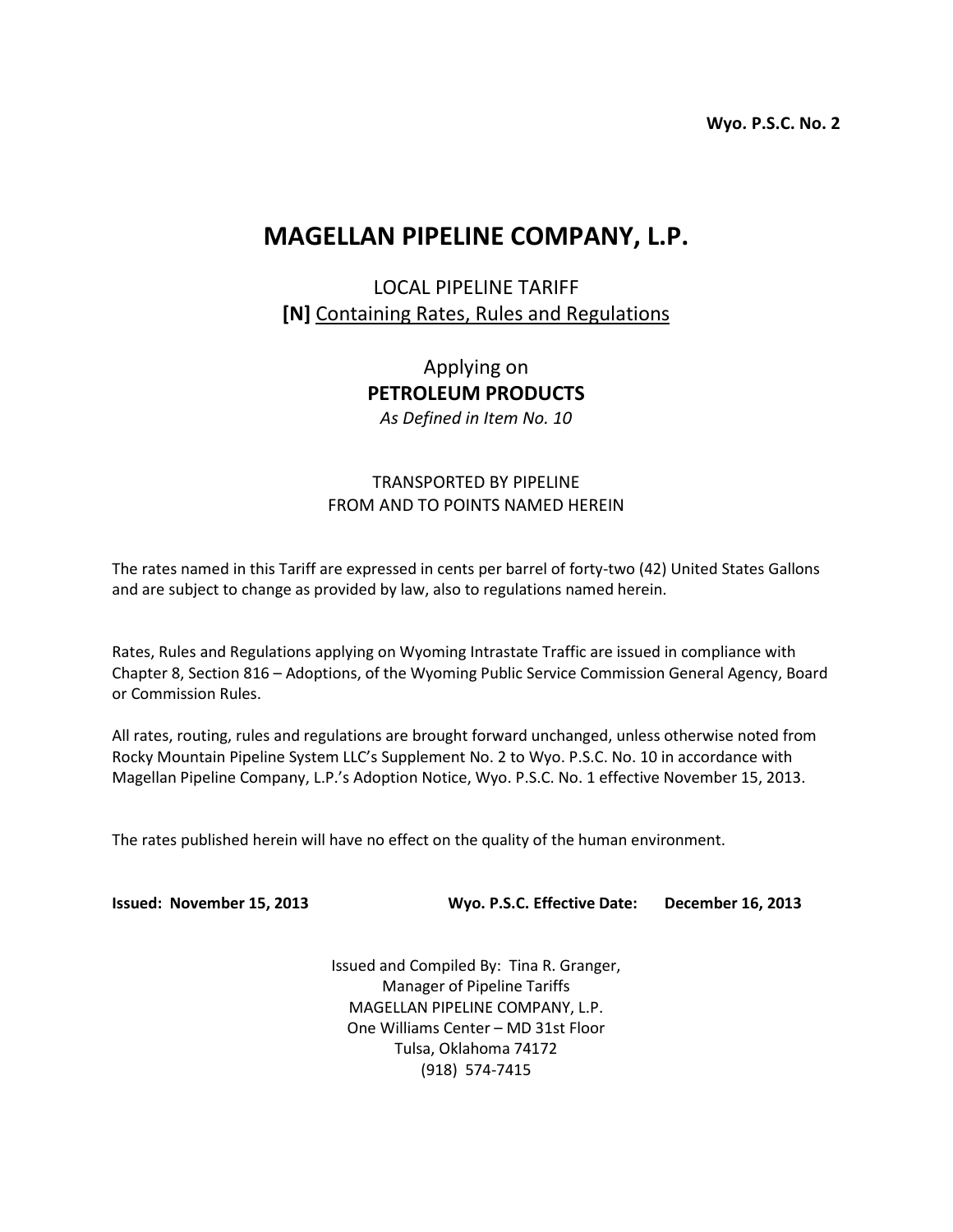| <b>TABLE OF CONTENTS</b>                                  | <b>PAGE</b> |
|-----------------------------------------------------------|-------------|
| Abbreviations and Reference Marks                         |             |
| Alphabetical List of Points From and To Which Rates Apply |             |
| Section 1 – Rules and Regulations                         | $3 - 7$     |
| Section 2 – Local Rates                                   |             |

| <b>ABBREVIATIONS AND REFERENCE MARKS</b> |                                                                  |  |  |  |
|------------------------------------------|------------------------------------------------------------------|--|--|--|
| <b>F.E.R.C.</b>                          | <b>Federal Energy Regulatory Commission</b>                      |  |  |  |
| Wyo. P.S.C.                              | <b>Wyoming Public Service Commission</b>                         |  |  |  |
| $[N]$ MPL                                | [N] Magellan Pipeline Company, L.P.                              |  |  |  |
| No.                                      | Number                                                           |  |  |  |
| [+]                                      | Intrastate Application                                           |  |  |  |
| [C]                                      | Canceled                                                         |  |  |  |
| [N]                                      | Change which result in neither increase nor reduction in charges |  |  |  |
| [U]                                      | Unchanged rate                                                   |  |  |  |
| [W]                                      | Change in wording only                                           |  |  |  |

Issued to reflect ownership change.

| <b>POINTS FROM WHICH RATES APPLY</b> | ITEM NO. | <b>POINTS TO WHICH RATES APPLY</b> | <b>ITEM NO.</b> |
|--------------------------------------|----------|------------------------------------|-----------------|
| Casper/Strouds, Woming               | 125      |                                    |                 |
| Cheyenne, Wyoming                    | 125      | 125<br>Cheyenne, Wyoming           |                 |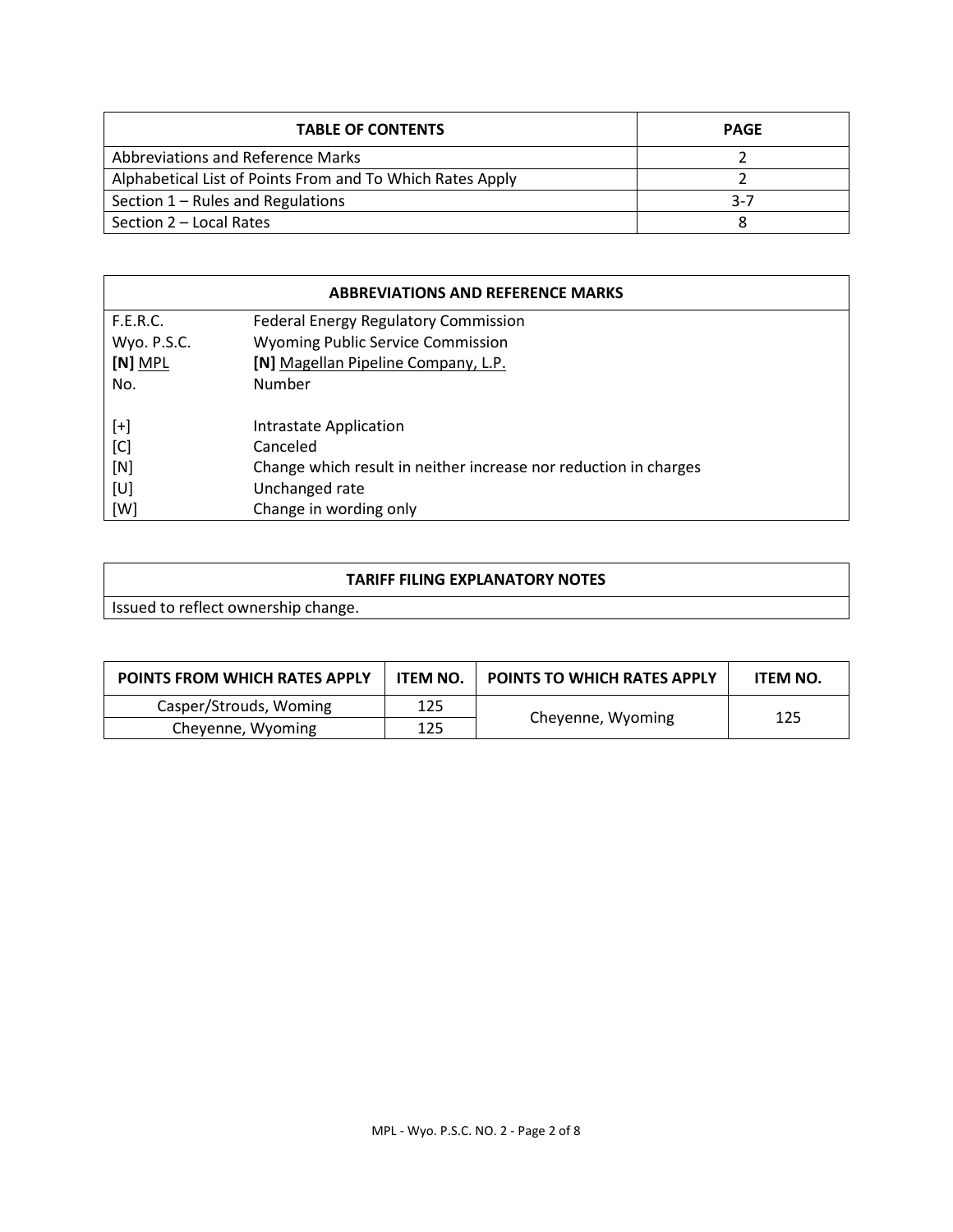# **SECTION 1 RULES AND REGULATIONS**

**[W]** Magellan Pipeline Company, L.P. Rocky Mountain Pipeline System LLC hereinafter referred to as "Carrier", will receive petroleum products for transportation under the following conditions:

#### **Item No. 10. PETROLEUM PRODUCTS DEFINED**

The term "petroleum product" as used herein, means any petroleum product which by American Society for Testing Materials test methods, substantially distills below seven hundred (700) degrees Fahrenheit, has a Reid vapor pressure not exceeding twenty-eight (28) pounds at one hundred (100) degrees Fahrenheit and a color not darker than No. 3.

#### **Item No. 15. TESTING**

Carrier may sample and/or test any shipment prior to acceptance or during receipt of shipment.

## **Item No. 20. MEASURING**

Carrier will gauge or meter petroleum products at origin at time of receipt and at destination at time of delivery. Shipper or consignee shall have the privilege of being present or represented at the time of measurement. Petroleum products will be received and delivered on the basis of volume corrections for temperature from observed temperatures to temperatures on the basis of sixty (60) degrees Fahrenheit. Carrier will only be accountable for delivery of that quantity of products accepted for transportation from all origins. Any overage or shortage not due to the negligence of the carrier, including losses resulting from shrinkage, evaporation, other physical product loss and interface mixture in any calendar month, will be allocated on a monthly accrual basis among the shippers in the proportion that the total number of barrels delivered from the entire system for each shipper bears to the total number of barrels delivered from the entire system for all shippers.

## **Item No. 25. FACILITIES AT ORIGIN AND DESTINATION**

**Section A** - Origin. Carrier will provide, at point of origin, the storage facilities it deems necessary for the orderly scheduling of movements through the pipeline. Petroleum products will be accepted for transportation only when shipper has provided equipment and facilities satisfactory to Carrier for receiving such shipments at point of origin at a pumping rate equal to Carrier's then current rate of pumping.

**Section B** - Destination. Carrier will provide at its terminals reasonable facilities for receiving, storing, and loading petroleum products.

Shipper or consignee may provide facilities for receiving, storing, and loading petroleum products at Carrier's terminals, or at other delivery points on the pipeline.

Carrier assumes no responsibility to accept any petroleum product from any shipper at any time that Carrier, shipper or consignee does not have facilities for promptly receiving such product from the line at designated destinations.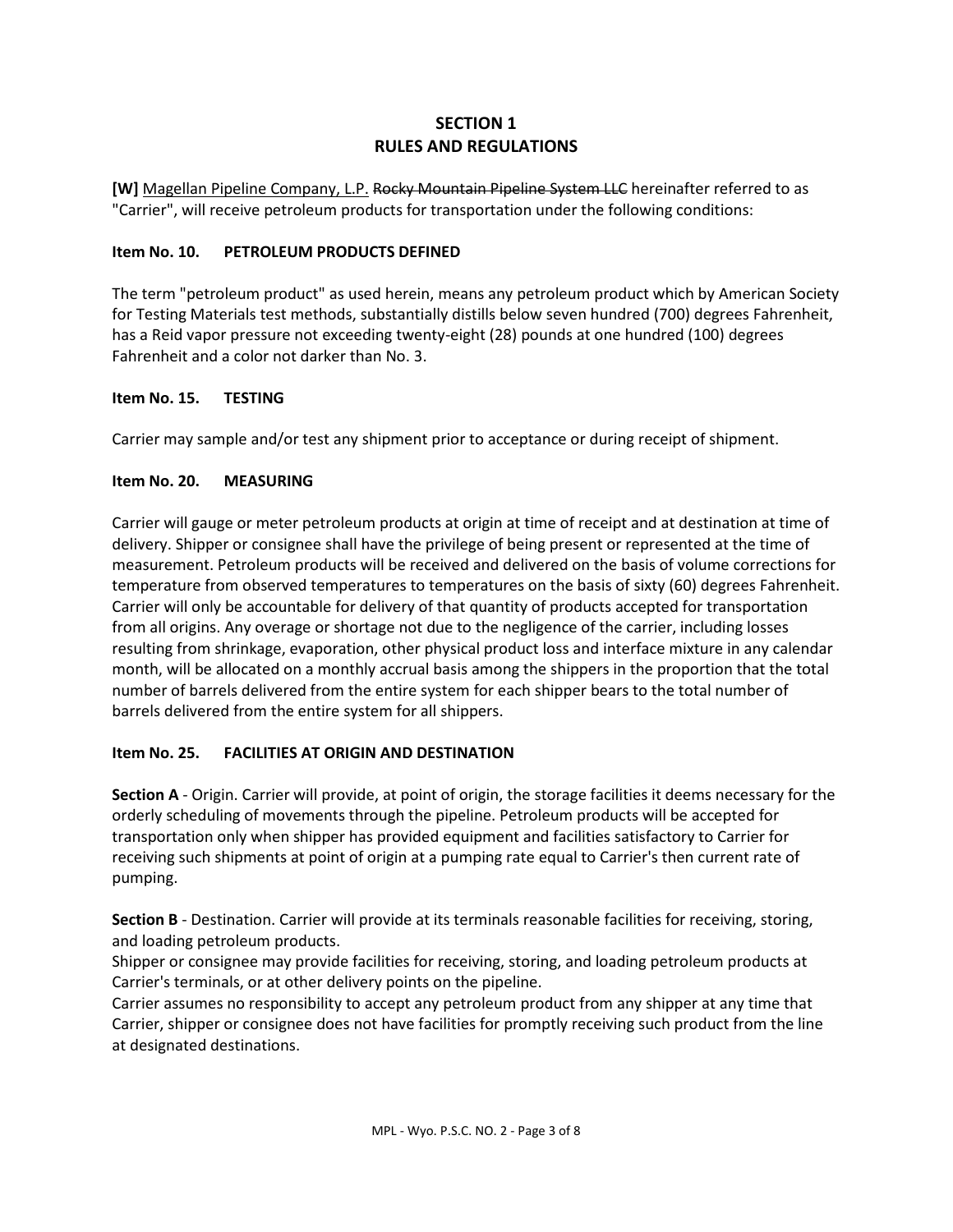#### **Item No. 30. MINIMUM SHIPMENT**

A minimum of five thousand (5,000) barrels of one quality and specification of a "petroleum product" will be accepted for shipment from one or more shippers at one point of origin at one time. However, the minimum will not apply to buffer material required by Carrier to reduce contamination. Shipments involving line reversals will be accepted subject to delay until Carrier has accumulated a total of twentyfive thousand (25,000) barrels or more of the same or other products to move in the same section of the line in the same direction, at the same time.

## **Item No. 32. MINIMUM CONSIGNMENT**

A total of not less than one thousand (1,000) barrels of a petroleum product may be consigned simultaneously by one or more shippers to any destination, providing there remains in the pipeline after delivery of such consignment at least three thousand (3,000) barrels of the same kind of a petroleum product consigned to a destination beyond such delivery point.

## **Item No. 35. MINIMUM DELIVERIES FROM CARRIER'S TERMINALS**

For delivery of petroleum products from Carrier's terminals, consignee or consignor shall provide the required motor tank trucks. Each tank truck to be loaded with liquefied petroleum gas must have a minimum total capacity of five thousand (5,000) gallons. Each tank truck to be loaded with other petroleum products must have a minimum total capacity of two thousand five hundred (2,500) gallons.

#### **Item No. 40. DUTY OF CARRIER**

Carrier shall transport and deliver at the destination, with reasonable diligence, the quantities of petroleum products accepted for transportation less the tender deduction. In the event of non-delivery due to interface cuts or other operating losses, Carrier shall have the right to satisfy any claim by product replacement or cash payment.

#### **Item No. 45. IDENTITY OF SHIPMENT**

**Section A**. Carrier will use due diligence to maintain segregation of petroleum products consigned to storage facilities provided by the shipper or consignee, but reserves the right of substitution of a product of the same quality and specifications and the right of delivery of up to five hundred (500) barrels per shipment of interface mixture; provided, however, that if the shipper or consignee is unable to accept such mixture, Carrier will arrange for disposition and reimburse the shipper or consignee for actual volume not delivered at the current refinery market price of the lower valued product in the mixture.

**Section B**. It being impractical to maintain the identity of each shipment of petroleum products consigned to Carrier's storage facilities, Carrier reserves the right of substitution of gallonage, but not one kind of commodity for another.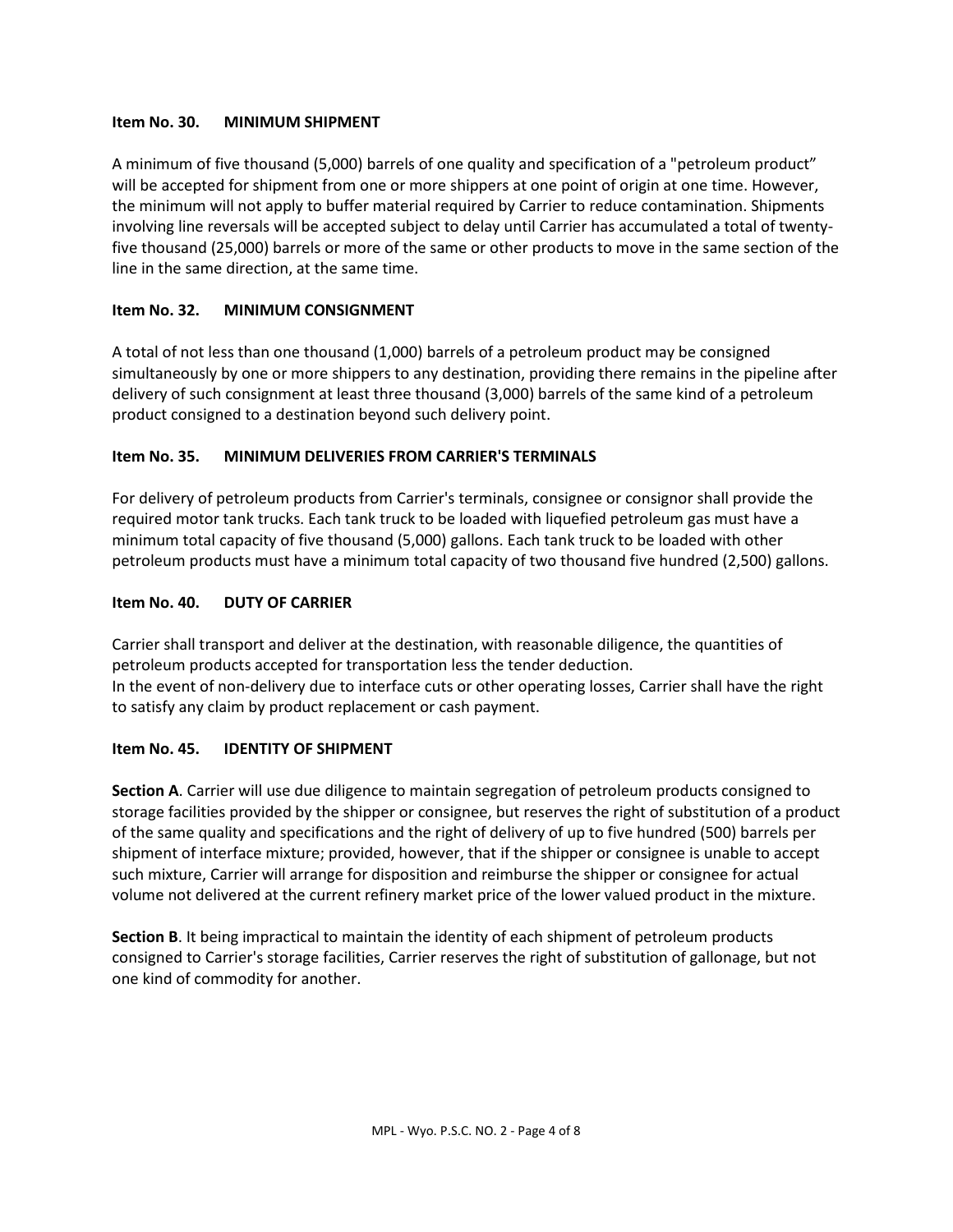#### **Item No. 50. LIABILITY OF CARRIER**

Carrier shall not be liable for any delay in delivery or for any loss of product caused by an act of God, public enemy, quarantine, authority of law, strikes, riots, fire, floods or by act of default of Consignor or Consignee, or resulting from any other cause not due to the negligence of Carrier, whether similar or dissimilar to the causes herein enumerated. Any such loss shall be apportioned by Carrier to each shipment of product or portion thereof involved in such loss in the proportion that such shipment or portion thereof bears to the total of all product in the loss, and each Consignee shall be entitled to receive only that portion of its shipment remaining after deducting his proportion as above determined of such loss. Carrier shall prepare and submit a statement to Shippers and Consignee showing the apportionment of any such loss.

Carrier operates under this tariff solely as a provider of transportation, storage, and terminaling services and not as an owner, manufacturer, or seller of the product transported or stored hereunder, and Carrier expressly disclaims any liability for any expressed or implied warranty for products transported or stored hereunder including any warranties of merchantability or fitness for intended use. For all services provided for and received under this tariff, Shipper will indemnify and defend Carrier from any claims, liabilities, or losses (including costs of defense and reasonable attorney's fees), including claims for personal injury, death, or property damage involving Carrier, Shipper, Consignee, or third parties based on or arising out of Carrier's performance of such services where such services are performed in accordance with applicable federal, state, or local statutes, regulations or ordinances. This indemnification shall include but not be limited to services such as the provision of emergency response numbers and shall include claims of any nature, legal or equitable, whether based on strict liability, negligence, breach of warranty, or any other causes of action. Shipper shall not be obligated to indemnify, hold harmless, and defend Carrier to the extent Carrier's failure to perform a service herein stated shall have caused the loss, claims, or liabilities covered under this Item No. 50. This indemnification obligation shall not apply to losses or damages to the product transported or handled under this tariff, or for the failure of Carrier's obligation to maintain and operate its facilities in a proper operating condition.

#### **Item No. 55. CLAIMS, TIME FOR FILING**

As a condition precedent to recovery, claims for loss or damage must be filed in writing with Carrier within nine (9) months after delivery of the property, or, in case of failure to make delivery, then within nine (9) months after a reasonable time for delivery has elapsed; and suits shall be instituted against Carrier only within two (2) years and one (1) day from the day when notice in writing is given by Carrier to the claimant that Carrier has disallowed the claim or any part or parts thereof specified in the notice. Where claims for loss or damage are not filed or suits are not instituted thereon in accordance with the foregoing provisions, Carrier will not be liable and such claims will not be paid.

#### **Item No. 60. PRORATION OF PIPELINE CAPACITY**

When there is tendered to Carrier for transportation a quantity which exceeds the current capacity of Carrier, the petroleum products offered by each shipper for transportation will be transported in such quantities and at such times to the limit of capacity so as to avoid discrimination among shippers.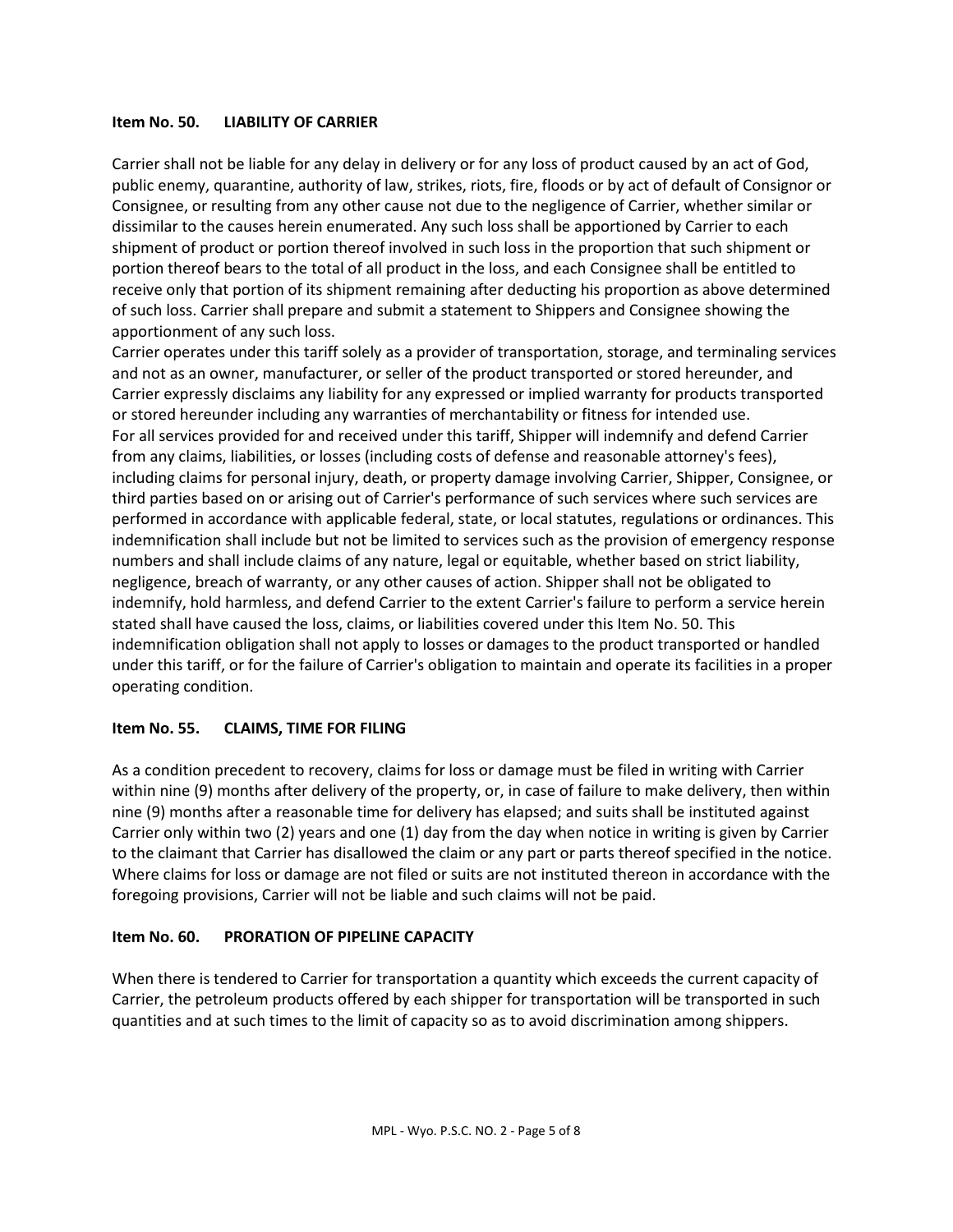## **Item No. 65. INJECTION ADDITIVES AND DYES**

When requested by a shipper or a consignee, Carrier will if injection ratio of the requested additive is within the capabilities of the present injection equipment, for a service charge of **[U]** six (6) cents per barrel of petroleum product treated, perform the service of injecting dyes, additives and additive mixtures, including pour point depressants, into oils at Carrier's terminal, provided however, that the party requesting such service shall furnish or pay for all required dyes and additives.

For a service charge of **[U]** six (6) cents per barrel of gasoline treated, Carrier will perform the service of injecting, reporting and control associated with all deposit control gasoline additives. In addition, the party will furnish or pay for the required deposit control gasoline additive.

In the event the specifications or injection ratio of a shipper's additives are outside the capabilities of Carrier's injection equipment, Carrier may require the party requesting the service to install satisfactory injection equipment or pay an installation charge for such equipment.

## **Item No. 70. DEMURRAGE CHARGES**

In order to provide space for delivery of succeeding shipments into Carrier's facilities and otherwise to prevent or relieve congestion at Carrier's terminals, Carrier shall give notice to those shippers or consignees whose petroleum products are causing congestion directing them to remove such products. If the products of more than one shipper or consignee are causing congestion but less than all such products must be removed, the products specified in the notice shall be determined on a first¬in--firstout basis. Petroleum products specified in the notice which are not removed at the close of a thirty (30) day period, beginning the day after such notice is sent by Carrier, shall be subject to a demurrage charge of **[U]** one (1) cent per barrel per day until removed. Demurrage charges shall be payable upon presentation of bill by Carrier.

#### **Item No. 75. RECONSIGNMENT**

If no backhaul movement is required, and if current operating conditions permit, petroleum products in the custody of Carrier may be reconsigned to destinations named herein. No charge will be made for such reconsignment; however, the products so reconsigned shall be subject to the rates, rules and regulations applicable from point of initial origin to point of final destination on the date of such reconsignment.

## **Item No. 77. INSTANTANEOUS BILLING (PETROEX)**

When requested by the consignor, Carrier will accumulate in the appropriate program format, consignor-consignee information and will transmit same on a daily basis, Monday through Friday, to the General Electric Company Petroex System.

## **Item No. 79. TRANSMIX CHARGES AND HANDLING**

In addition to the charges for transportation and for other services provided herein, a charge of **[U]** 3.00 cents per barrel will be made for all petroleum products tendered for the transportation and processing cost of transmix created during the operation of the pipeline.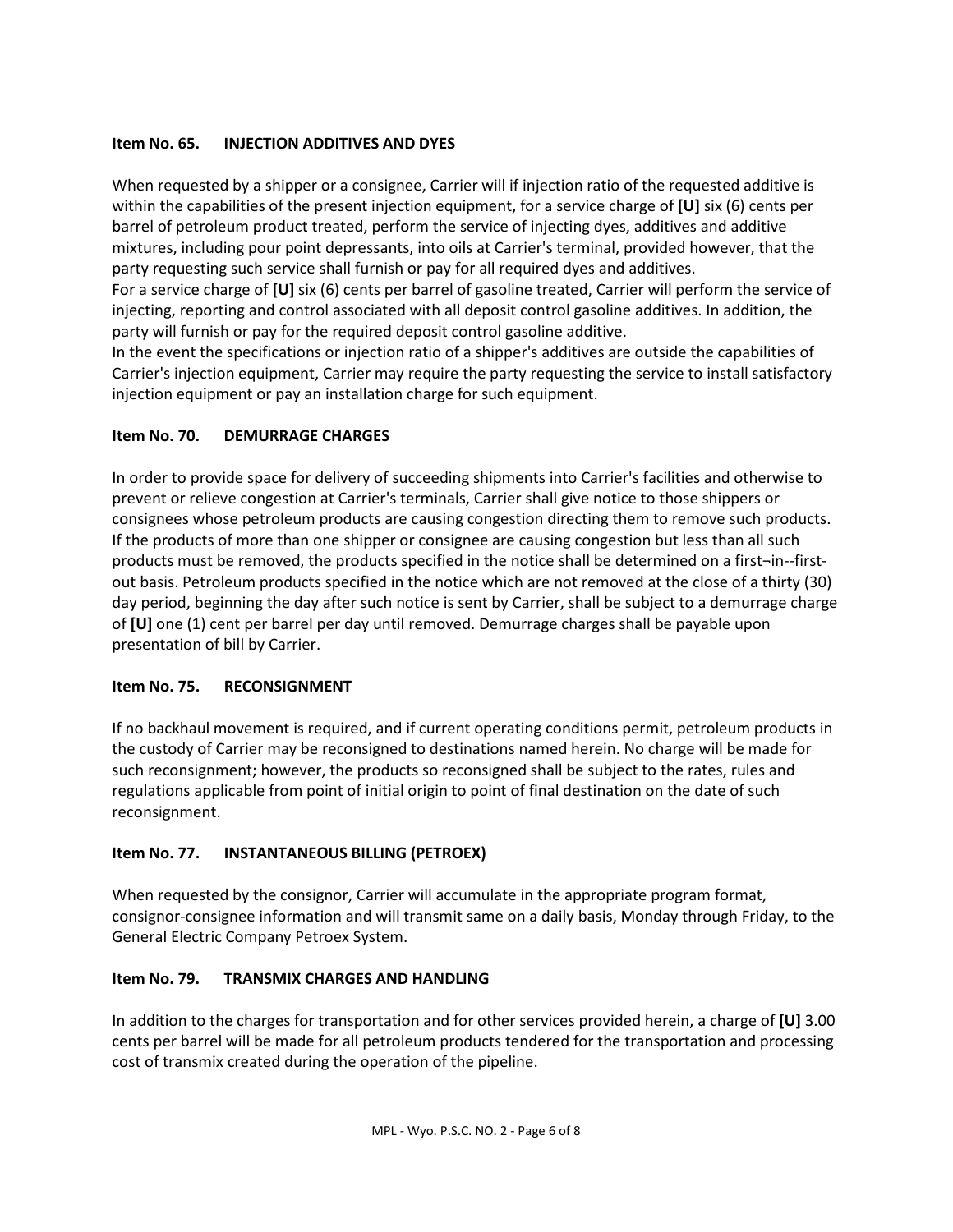It is inherent in the operation of a products pipeline that transmix, or interface mixture, will occur between batches. Carrier will dispose of the accumulated interface in the following manner:

1. Compatible interface mixture will be blended as can be. Carrier reserves the right to dispose of accumulated interface, including the right to sell such compatible interface on a bid or contractual basis for the account of its shippers at a private or public sale. Carrier will settle with each shipper for its share of blended interface volumes or the net proceeds of the sale less transportation charges.

2. Transmix occurring in the Carrier's system shall be retained in Carrier's custody for disposal for the account of the shippers. The volume and proceeds for sales will be allocated as described above.

Each Shipper's share of the transmix will be that percentage which its movements through the line represent to the total movements for all Shippers through that line during a calendar month as near as operating conditions permit.

## **Item No. 80. STORAGE CHARGES**

In addition to the charges for transportation and all other services provided herein, a charge of **[U]** six (6) cents per barrel will be made for all other products delivered from the pipeline into Carrier's storage facilities at Carrier's terminals.

## **Item No. 85. TERMINAL CHARGES**

In addition to the charges for transportation and for other services provided herein, a charge of **[U]** ten and one half (10.5) cents per barrel will be made for all petroleum products delivered at Carrier's terminals.

## **Item No. 87. TAX REGISTRATION**

Carrier shall require the shipper, consignee or consignor to provide proof of registration with appropriate Federal and State agencies for the collection of any sales and excise taxes. Failure to provide such proof of registration shall not relieve shipper, consignee or consignor of the appropriate tax liability.

Any charges levied against Carrier by any State or Federal agency will be collected by Carrier in accordance with the provision stated in tariff Item No. 90.

## **Item No. 90. PAYMENT OF CHARGES FOR TRANSPORTATION AND OTHER SERVICES**

The charges for transportation, storage and services accruing on petroleum products accepted for shipment shall be based on the rate applicable to the destination at which delivery is made. If required, charges shall be prepaid at point of origin or shall be paid before release of petroleum products from the custody of Carrier. Petroleum products accepted for transportation shall be subject to a lien for all lawful charges. Charges are due on receipt. If such charges are not paid in full within 30 days from the date of the invoice, Carrier shall have the right to assess finance charges on the entire past due balance (including principal and accumulated but unpaid finance charges) until paid in full at a rate of 15% APR. Carrier reserves the right to off-set any such charges against any monies owed to Shipper by Carrier or any Petroleum Products of Shipper in Carrier's custody.